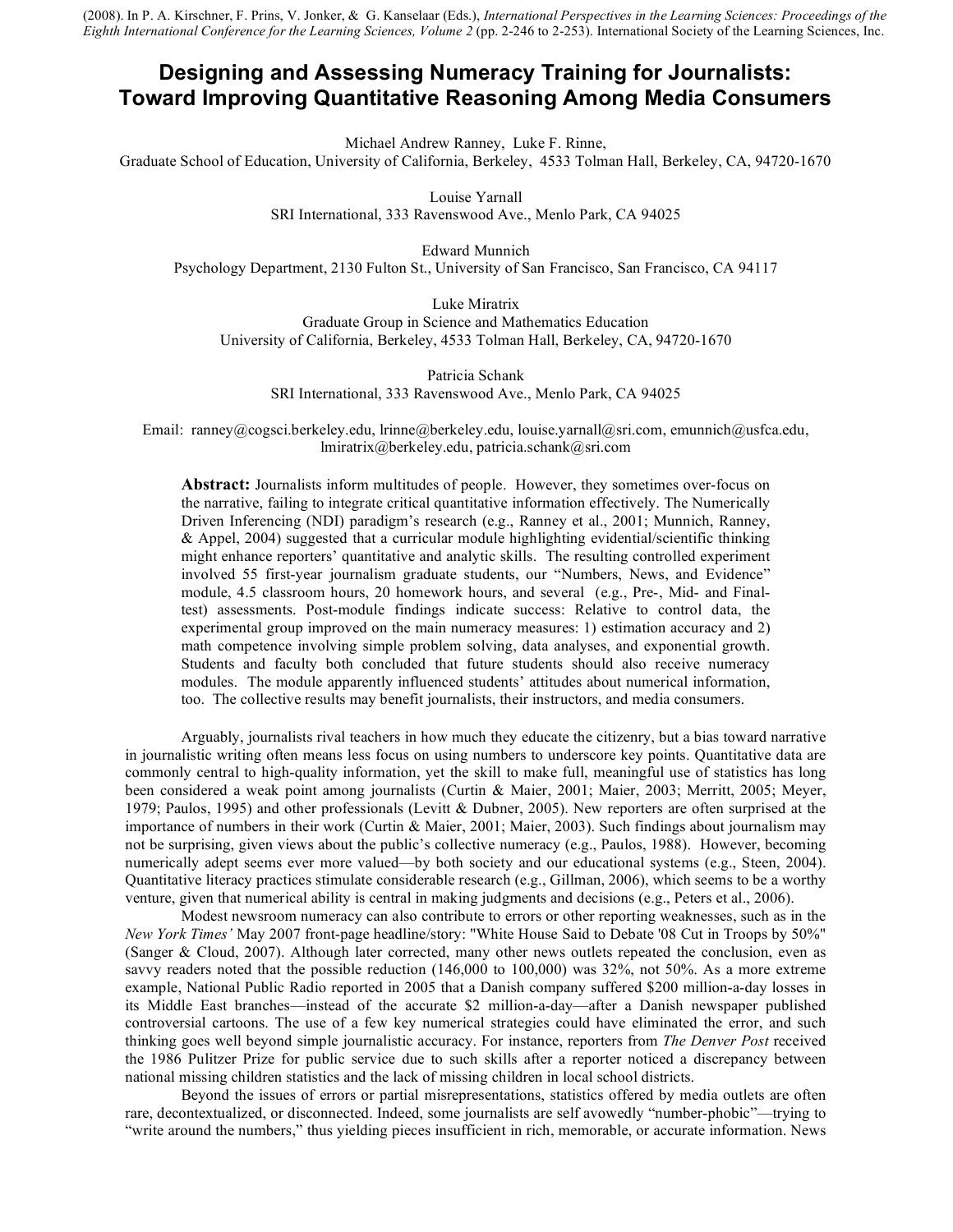consumers (e.g., readers) are often aware of the problems we note, and they sometimes view various journalists as being ill-informed or under-informing––notably on scientific issues that have quantitative bases. Journalists are occasionally even "unrepresentatively balanced" (e.g., when they try to achieve balance by "pairing competing experts" on stories about evolution or global warming, rather than by representatively portraying the relative merit of particular positions/sides with quantitative data, such as surveys of experts).

Prior research has shown that journalists and journalism students do not adequately appreciate the potentially catalyzing effects that even a single, critical, statistic has in changing citizens' social policies ( $N =$ 112; reported by Ranney et al., 2005, etc.). Although these participants were markedly resistant to estimating rates and averages about social phenomena (e.g., killings of police vs. private citizens), ultimately their own opinions on the related social issues were powerfully swayed by the true numbers––as are the opinions of other groups. In other work, the median undergraduate was found to believe that about one in 200 U.S. fetuses are aborted; in fact, roughly one in four were aborted (e.g., Garcia de Osuna, Ranney, & Nelson, 2004). The shock of the numerical feedback causes students and journalists alike to change their policies and verbal rationales about this abortion ratio (Garcia de Osuna et al., 2004). This suggests that journalists could benefit from instruction that improves their awareness of how numbers influence their own *and their audience's* thinking .

In another research vein, 232 surveyed journalism instructors described their students' quantitative skills as notably insufficient (Yarnall, Johnson, Rinne, & Ranney, in preparation). Journalism schools mount few systematic ventures to improve students' numerical understandings, so journalists often learn numeracy skills by trial and error––and media consumers may suffer the consequences of haphazard learning.

The need for numerically sophisticated, highly analytic reporters is underlined by the many inaccurate statistical data they encounter (e.g., assertions made by politicians or other public figures). Deadline-sensitive journalists do not always challenge these claims (much as non-journalists often fail to expose hoaxes or urban legends with a bit of arithmetic or a relevant base rate). Some of the skills our project hopes to enhance are as simple as contextualizing quantities—to help yield "value-added news." Too often, journalists report that a federal budget item has increased by, say, three billion dollars without providing either a time-frame, a "whole pie" sense of the federal budget, or the base that the increase adds to from a prior period (let alone more extended historical or international norms). Similarly, both journalists and the public often ignore growth or decay rates––especially the cumulative effects of nonlinearities. Clearly, whether projecting the sea level's rise, one's retirement fund, or changes in energy use, contextualizing a short period's change with respect to a longer period represents an important part of one's numeracy. However, rarely do financial or environmental journalists invoke the helpful "Rule of 72" for estimating doubling periods. (The rule approximates a naturallogarithm function, such that dividing 72 by a percentage increase roughly yields a doubling-period; e.g., at a 3% annual population growth rate, a country's populace would double about every 24 years.)

Given such concerns, we sought to improve the public's numeracy by improving the numeracy of those who help inform them––hopefully eventually yielding enhanced individual decisions and public policies as benefits. As a first step, we infused a graduate introductory newswriting course with evidence-based scientific reasoning. We provided them with a curricular module that replaced part of their regular course, introducing relevant scientific techniques so that the students might become more quantitatively, empirically, and critically sophisticated. The module also was intended to foster metacognitive skills so students might better assess the coherence of their own––and others'––sources of information. Such students might then, upon encountering *incoherent information, employ quantitative skills and sound reasoning to amend and enrich their news articles.* 

Our resulting curricular module, highlighting evidence and scientific thinking, included elements from the Numerically Driven Inferencing (NDI) paradigm (Ranney et al., 2001). NDI provides methods for revealing and confronting students' underlying assumptions about rates, magnitudes, trends, and social policies. A typical NDI method that the module sometimes used, "EPIC," involves Estimating a base rate (e.g., the abortion rate), offering a Preference for (or involving) that rate, Incorporating the *true* base rate as feedback, and then checking for a Change in one's preference (e.g., Ranney et al., 2001; Rinne, Ranney, & Lurie, 2006). We taught the resulting "Numbers, News, and Evidence" module to five sections  $(N = 55)$  of a first-year graduate journalism newswriting course. Each section received roughly 4.5 classroom hours during one week, 20 homework hours, and several out-of-class (e.g., Pre-, Mid- and Final-test) assessments. The brief curriculum, loosely based on one successfully used with high school students (Munnich, Ranney, & Appel, 2004), engaged students in many quantitative reasoning exercises––such as estimation, basic computation, and numerical critique.

An overarching curricular goal was to offer a journalistic numeracy that is beyond simple arithmetic–– one stressing evidence and the scientific method (e.g., disconfirmation), and a synergy of quantities and verbal propositions (e.g., between evidence such as statistics and scientific hypotheses about potential social policies; cf. Ranney & Schank, 1998). The module also offered epistemological criteria (e.g., "What knowledge does the reader gain?") that good news editors use about a story's ontology (i.e., "What *is* the story?"), and the module focused on analyzing the veracity of information sources––a critical skill needed by all journalists. As described below, our most critical hypotheses regard whether the module would improve aspects of student numeracy, primarily with respect to "control" ("Late") students at the point before they received the module.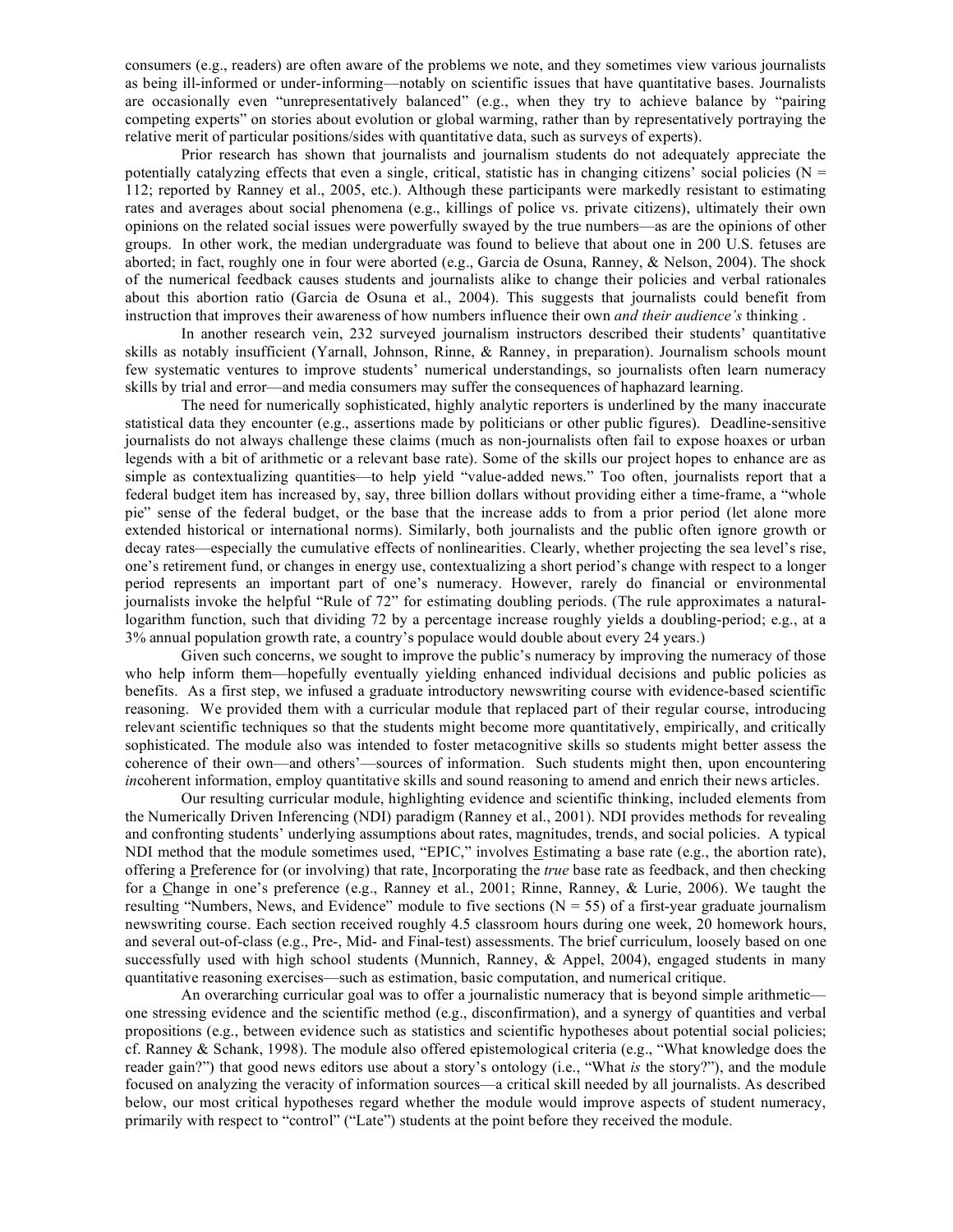# **The Module and the Experimental Design**

Five graduate news-reporting course sections (students and instructors) in an illustrious journalism program assented to participate in our experiment. For easy integration into the sections, the module was developed as a stand-alone "numeracy training." Each module was taught by the first author, but in consultation with the instructors and the research team. We streamlined the module by shifting considerable work into 20 hours of homework assignments and by conducting tests outside of the class periods. The module included inclass activities and writing homework that yielded feedback and critiques on students' prose (see Table 1).

To ensure that all students ultimately received the module, yet still test its impact with a comparison group study design, we staggered the module's timing among the groups. To better counterbalance the study, we designated two specific sections ( $n = 23$ ) to take the module early in Fall, 2006, and the other three sections  $(n = 32)$  to take the module later in the semester. This schedule effectively gave us two comparison groups, the "Early" classes and the "Late" ("control") classes (see Table 1). Each participant experienced three testing periods (Pre-, Mid-, and Final-tests) and the curricular module. Many of our most critical empirical hypotheses concerned changes for the Early group from Pre-test to Mid-test, compared to the Late group (i.e., differential, controlled, changes). The Final-tests allowed us to address other interesting hypotheses, such as the longevity of the learning for the Early group and potential replications of the Early group's improvements (see Table 1).

Table 1: The experimental design, showing the module, student-writing critiques, and main testings.

| $\textbf{Week}(s)$ | <u>Early Group</u> ( $n = 23$ ; two course sections)          | <u>Late Group</u> ( $n = 32$ ; three course sections) |
|--------------------|---------------------------------------------------------------|-------------------------------------------------------|
| $\theta$           | <b>Pre-test</b><br>(E1)                                       | (L1)<br><b>Pre-test</b>                               |
| $\overline{1}$     | Curricular Module & Writing Critiques                         |                                                       |
| 2                  | <b>Mid-test</b> ( $E2$ ; an immediate post-test)              | <b>Mid-test</b> * $(L2; a$ redundant pre-test)        |
| $3-9$              |                                                               | Curricular Module & Writing Critiques                 |
| 10                 | <b>Final-test</b> ( <b>E3</b> ; a markedly delayed post-test) | <b>Final-test</b> (L3; a somewhat delayed post-test)  |

\*A student's Mid-testing was an "initial post-test" (E2) for the two Early sections, yet was a "redundant, second, pre-test" (L2) for the three Late sections—allowing a rather direct module assessment.

### **The Curriculum**

An agenda was given to students for each of three days' 1.5-hour classroom sessions. Regular section faculty participated or observed about one third of the time. Project collaborators often joined the sessions, offering logistical and other support. The 4.5 classroom hours involved about eight main kinds of activities, yielding these class time shares: 25% estimation practice and strategies such as disconfirmation, benchmarking, decomposition, coherence, "whole pie" contextualizations, and the "Rule of 72" (on nonlinear aggregation/compounding); 20% data-foraging tactics and other tips or caveats, often involving polls, misleading statistics, quantities, and the scientific method; 12% examples of superior and inferior uses of statistics in reporting; 12% on NDI-based philosophies and exercises about numerical journalism; 10% using numerical and statistical resources; 9% assignments of readings, math (arithmetic) homework, and written stories involving statistics; 6% feedback on the math and writing performances; 6% brief discussions of the readings. (Central readings included Cohen, 2001, Huff & Geis, 1954, and parts of Levitt & Dubner, 2005.)

Part of our NDI-based philosophy suggested the goal of reducing the view that "journalism is just narrative prose." Numbers alone rarely make a news story, but when aptly used, they can offer the reporter and news consumer dramatic insights that notably enhance the story. Students were not encouraged just to flood pieces with numbers; rather, they were trained to infuse their writing with the most crucial, contextualized, memorable, and veridical statistics––and to use quantitative analysis to understand story topics better.

A hallmark of the curriculum was a "Top 40" list of important quantities "that one should know (but many don't)" that were used for some estimation practice and as benchmarks to enhance number sense regarding social policies. The list (available upon request), along with the quantities' true magnitudes and their sources, were provided to the students. Its topics include populations and their influences, demographics, personal and governmental economics, housing, crime and punishment, employment, evolutionary acceptance, natural resource use/misuse, and global warming (which was a curricular content emphasis).

One curricular element was a focus on understanding that many claims have numerical bases––a focus that sometimes involved suggestions to attempt disconfirmation. For instance, students were to consider what to have asked Karl Rove (George W. Bush's adviser) after a 2006 Rove speech in which he claimed that their "tax cuts have helped make the U.S. economy the strongest in the world." Most students did not venture a guess. It was then pointed out that one could have asked, "By what measure is the U.S. economy strongest?," and "Which nation had the strongest economy before the tax cuts?," and "When did the U.S. overtake that country?" (If "strongest" means "largest," it seems that the U.S. economy became the strongest around 1910.)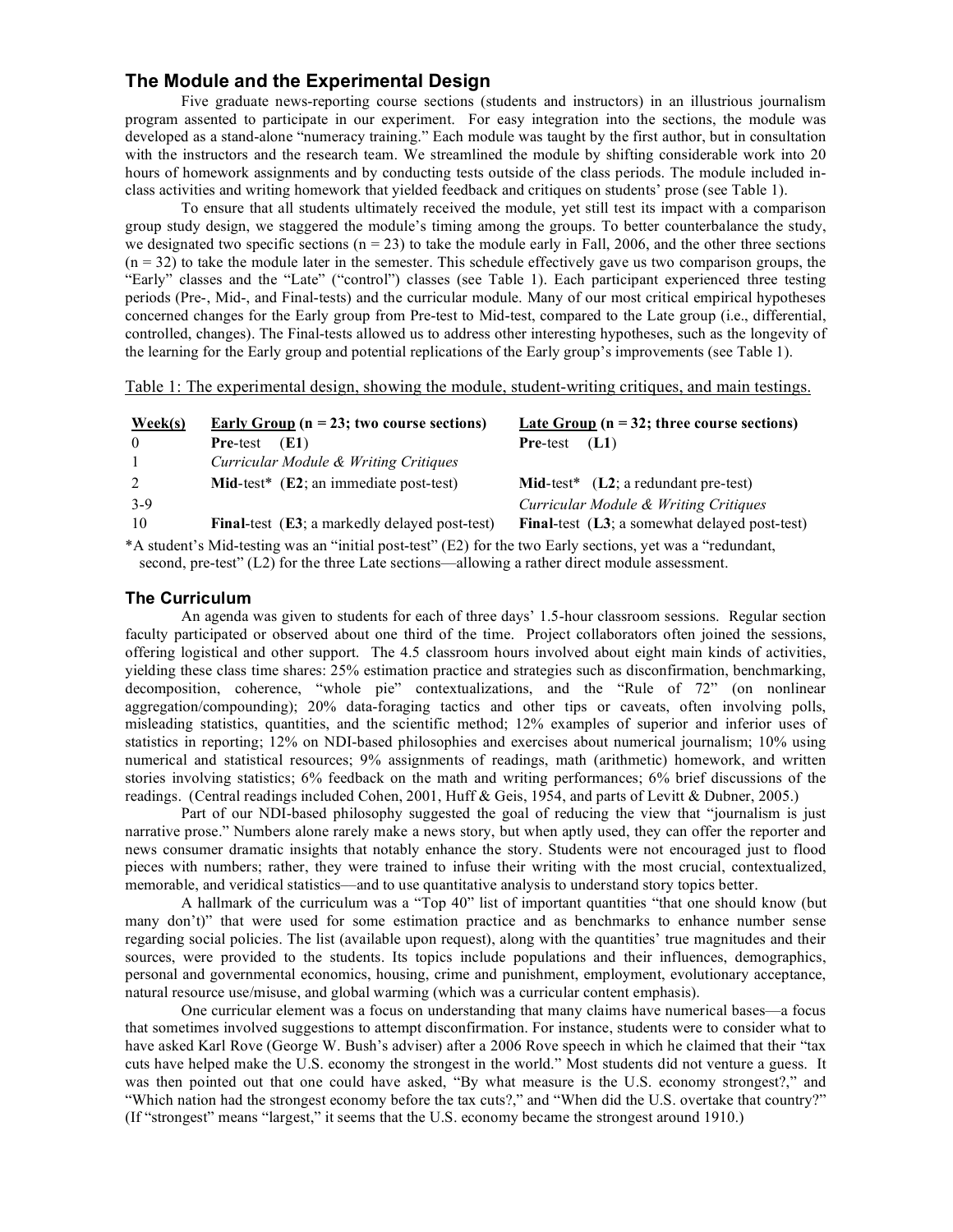#### **Measures Employed in This Experiment**

Each Pre-, Mid-, and Final-test generally involved seven parts. For five parts, multiple parallel tests were created so that no student saw the same item twice; versions were counterbalanced across groups, test times, and sections. These five parts were: (1) a mathematics assessment with ten basic arithmetic items (modeled on a journalistic math web-test from IRE, Doig, 2006) and seven items requiring the analysis of data presented in tables, charts or graphs; (2) three exponential growth problems (to which the "Rule of 72," if known, could be applied); (3) a 22-item estimation skills test (e.g., "What was the U.S. population in 1900?" or "What percentage of U.S. homes contain a firearm?"); (4) a three-item measure of students' abilities to generate issue-relevant quantities; and (5) a three-item measure of students' abilities to generate disconfirming arguments. The other two parts were (6) Viswanathan's (1993) Preference for Numerical Information (PNI) attitude survey and (7) a Need For Cognition (NFC) survey. (The NFC data were inconclusive, partly due to a ceiling effect, so are not discussed herein.) In addition, a final assessment instrument that allowed students to evaluate the module itself was administered during Week 15, just prior to debriefing students on the experiment.

### **Results and Discussion**

We hoped to build quantitative competence on several levels. In addition to (a) improving basic computational skills important to journalism, we were also interested in (b) increasing students' abilities to generate reasonable estimates of unknown quantities, (c) deepening students' capacities to think about how (and which) numbers might convey information about particular issues, and (d) helping the students develop more critical eyes regarding the numbers and statistics they encounter. Perhaps the more salient of these goals were the first two, improving students' mathematical and estimative abilities. Basic math skill is often emphasized as a fundamental indicator of numeracy. Additionally, we believe that the ability to estimate real-world quantities (e.g., the federal U.S. budget) is equally important––as this kind of estimation ability reflects an individual's knowledge-based competence in accessing and effectively using quantitative knowledge in a variety of contexts. One could be a superb mathematician (e.g., in computation or logic), yet still lack the contextualized real-world knowledge, number sense, and/or strategic skills to estimate a population or the median price of a house.

## **Both Basic and "Rule of 72" Mathematics Skills Improved**

The small amount of instruction, practice, and feedback yielded a marked improvement in students' basic math skills (e.g., involving percentages and word problems, and interpreting tables and graphs). Students' Pre-test accuracy was rather modest, given the fairly simple items. For the "Early" (experimental) group, the mean accuracy before the module (E1 in Table 1) was 68%. However, their mean score grew to 81% correct on the Mid-test following the module (E2). A linear mixed-model regression analysis in which students were treated as a random factor indicated that this increase was significantly greater than that observed for the "Late" (control) group (*z* = 3.70; *p* < .001; all tests are *two-tailed* herein), who had not yet received the curriculum and showed no change between the Pre-test (L1) and the Mid-test (L2; 76% vs. 75%). When the Late group received the module, their scores increased as well; their Final-test scores ( $L3 = 84%$ ) were significantly higher than their Mid-test scores (L2)  $(z = 3.84; p < .001;$  and higher than their L1 scores, as well). Further, the Early group held its math gains, showing no significant decline in skills even nine weeks later (at E3).

At first, students scored only a mean of 39% on exponential growth problems (with partial credit response scoring). However, after learning the Rule of 72 during the curriculum, Early students posted a mean score of 70% correct on the Mid-test (E2), indicating that many could learn and use the Rule of 72. Further, students retained their knowledge of the rule; even after their nine-week post-curricular delay (at E3), they still scored 65% correct on average, which was not significantly lower than their scores at E2. Interestingly, scores on these items were uncorrelated with those for the other items in the math assessment. This suggests that the Rule of 72 can be learned and used effectively by students with a variety of levels of mathematics ability.

### **Estimate Accuracy Improved**

The 66 estimation items were diverse, often challenging (e.g., "How many U.S. domestic commercial passenger flights occur per month?"), and greatly varied in difficulty. If one sorts the items by how far their respective median estimates were from their respective true values, the least extreme median estimate error was only 9%, while the most extreme median estimate error was 1011%. To analyze the estimation error data, we first transformed the raw error scores (|estimate – actual|) by taking log(|estimate – actual| +1). This reins in extreme values, which represent a common problem in examining estimation data. (1 is added to the error score in order to prevent it from being negative or undefined under the transformation.) A linear mixed-model regression analysis was conducted on the transformed error scores with items and students treated as crossed random factors. Results show that the students in the Early group reduced their estimate error scores between the Pre- and Mid-tests significantly more than did the Late students, who were assessed twice but had not yet received the module  $(z = 3.90; p < .001)$ . For given values of the other explanatory variables (item and subject), the decrease in error roughly represents a relative reduction in raw (untransformed) error of 36%.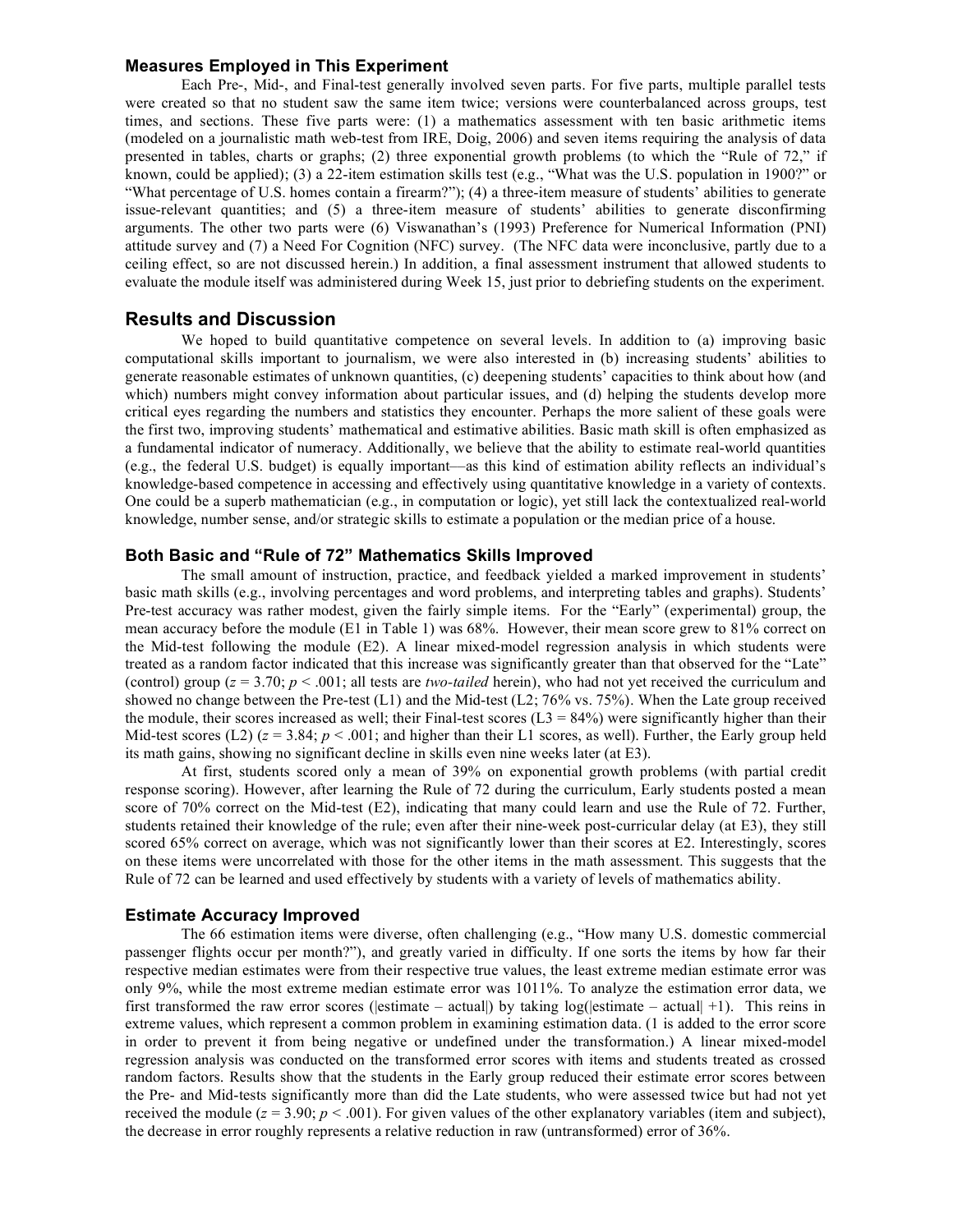Standardized residuals (predicted values – observed values) indicated that one entire item's estimates and 15 other individual estimates were predicted poorly by the model (i.e., residuals with z-scores  $> 5$  or  $< -5$ ). An outlier analysis was therefore conducted by re-running the model with the item's responses after the extra 15 responses were removed. The effect described above is again significant ( $z = -2.48$ ,  $p = .01$ ), but its size is smaller in this analysis; the module led to a relative reduction in raw (untransformed) error of 20% (cf. the 36% from above) for given values of the other explanatory variables. (In addition, with the outliers removed, a student's gender is a significant covariate of estimation error,  $z = 2.74$ ;  $p < 0.01$ —a male-favoring effect that is not significant when all the data are included because the outliers increase the regression coefficients' standard errors, such that coefficients would have had to be markedly larger for statistical significance.) In sum, with or without outlier data excluded, the module positively affected estimation accuracy in the journalism students.

It seems worth noting that estimation accuracy (as we noted for "Rule of 72" accuracy) was uncorrelated to basic mathematical accuracy. This suggests that people who are the best calculators are not necessarily the best estimators (e.g., at estimating the state of California's annual governmental budget).

## **Preference for Numerical Information (PNI) Scores Changed**

One hypothesis was that a numeracy curriculum might change students' attitudes toward quantitative material, and it seems to have been partly supported. The change, however, was clearly not uniformly in the positive direction. The gain for the Early and Late groups combined, from Pre-Test to Final-test (E1+L1 vs. E3+L3), was marginally significant ( $p = 0.06$ )—as was the more narrow comparison between E1+L2 versus E2+L3, which contrasts participants' PNI scores just before and just after they received the module (considering their group membership; also  $p = 0.06$ ). Although Early students' PNI scores did not increase significantly between the Pre-test and Mid-test (perhaps partly due to a ceiling effect), the Late group's gain between the Pretest and Final-test (L1 vs. L3) was statistically significant ( $p < .05$ —although the majority of this effect, which was between L2's Mid-test and L3's Final-test, was not itself significant). A numerical majority of students increased their PNI scores after the module, but a numerical minority of students decreased their PNI scores; classroom and extra-classroom observations suggested that some decreases may be due to some students initially thinking that they were more numerically adept than their later modular experiences indicated (e.g., one student realized that she could no longer divide 72 by six on paper; in contrast, another who had just finished multivariate calculus was trying to determine what her next math class should be). That is, the module (and perhaps the ceiling effect) may have caused an attitude *polarization*, increasing most students' PNI scores and decreasing some of the others' scores. A post-hoc analysis of the magnitude of the *change* in PNI scores (ignoring the direction of this change) is consistent with this hypothesis; the Early group's PNI scores changed significantly more than did the Late group's at the Mid-test  $(t(40.3) = 2.22; p = .025)$ . Students were given the same PNI survey (i.e., that from Viswanathan, 1993) at each test-time, though, so repetition effects (potentially in either direction) were possible; of course, it may also be that changes in PNI scores reflect students' reactions to the module (either positively or negatively), rather than more central changes in underlying attitudes toward numerical information. Future research can likely disambiguate the causes of the PNI changes we observed.

Post-hoc inter-instrument analyses suggest that PNI correlates with a number of other dependent variables, but the multiple testings with the same PNI form remains a concern for some of the effects. (Space constrains this discussion, but several inter-instrument results seem solid––e.g., that initial math skills correlate with math homework scores, of course;  $F(1,48) = 18.6$ ;  $p < .0001$ . The inter-covariate relationships observed may yield insights regarding further development of NDI as a theory, e.g., about the nature of numeracy.)

#### **Quantity-Listing and Disconfirmation Items**

We wondered whether the module changed students' abilities or propensities to generate and articulate quantities that may be relevant to a particular issue (e.g., nuclear proliferation). To try to measure this, students were given three minutes to write down as many quantities as possible (e.g., "the number of American warheads") that are relevant to a particular societal issue. The module's effects on such responses were not striking—partly because students often simply seemed to write quantities almost as fast as possible throughout the time provided. Therefore, students seemed limited more by their writing speeds than by their abilities to generate issue-relevant quantities. Despite this, the module may have had some qualitative effects on the responses students gave. For instance, the module increased the average number of words written per listed quantity; the Pre-test to Mid-test gain for the Early group  $(E2 - E1)$  was significantly greater than that for the Late group  $(L2 - L1; 20\%$  more words per quantity for the Early group vs. 5% more words per quantity for the pre-module Late group:  $z = 2.02$ ,  $p < .05$ ). Thus, the curriculum may have caused students to generate more complex quantities or to describe more richly the quantities they thought were related to a particular issue.

An important curricular theme and motivation was that people are often insufficiently critical or skeptical of the numbers they receive. We therefore encouraged students to disconfirm the pieces of numerical information they receive as if they were tenuous hypotheses. To measure students' abilities to do this, we developed what we call "Pat" items, in which a fictional colleague (Pat) indicates that certain quantities have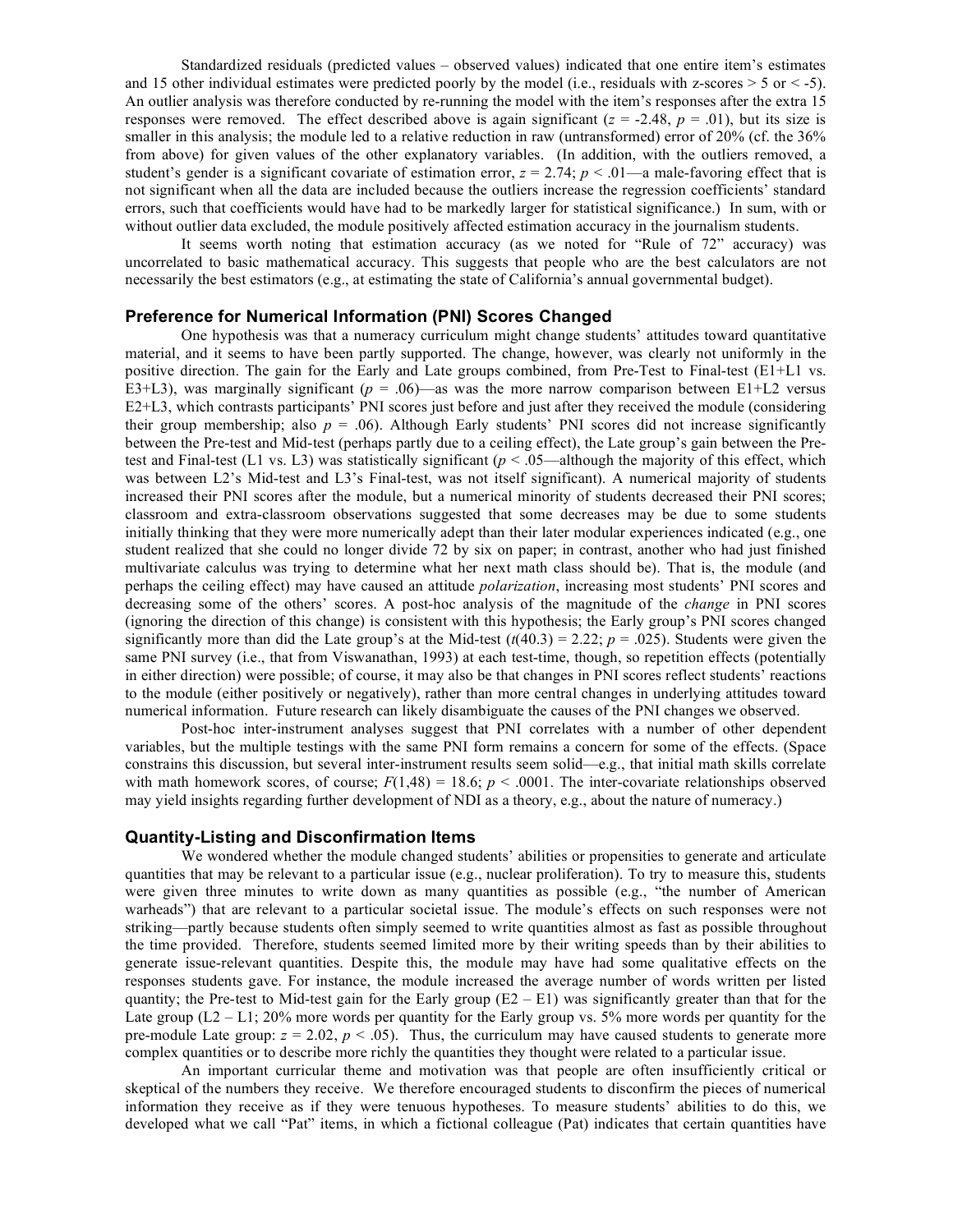particular values (e.g., that the U.S. generates 20% of its energy from nuclear power). Unbeknownst to students, one third of the numbers they received were correct (e.g., the 20% number just given), while the rest were actually high or low. Students were asked to generate reasons why each value might be too high or too low (for four minutes; two apiece). Although students generally (across both groups) increased the number of disconfirming reasons they gave during the semester (e.g., from Pre-Test to Final-Test;  $z = 3.07$ ;  $p < .005$ , when controlling for covariates), no statistically significant effects on the number of disconfirming reasons offered can be directly attributed to the module. However, in parallel with the quantity listing items, an effect (albeit marginally significant here) for the average number of words written per Pat-reason is noted (i.e., the gain in average words from Pre-Test to Mid-test for the Early group, relative to the Late group;  $z = 1.63$ ;  $p = .10$ ). This suggests a possible effect of the module on how richly students wrote about their disconfirming reasons.

Preliminary analyses suggest that the module may have changed the distribution of the *kinds* of disconfirmation reasons students offered for the Pat items (using six codes; overall, over 65% of the reasons received the code indicating causal relationships about semantic elements connected to the focal societal issue).

### **Students' Assessments of the Module and Conceptual Changes About Numeracy**

An anonymous survey yielded helpful feedback and comments that ought improve the module's future use. One item asked whether future students in their program should take a larger module as an intensive, oneunit (2-3 week) course: 80% responded "yes," and 11% responded "maybe," or "it depends," or "if you change [something]." Only 9% responded "no." Other feedback suggested that the module's future incarnations might be "tracked" into three levels to reflect students' strikingly divergent incoming math skills. Many students commented––via the module evaluation or directly/anecdotally––that they were positively affected by the module (intellectually and/or emotionally; e.g., in contrast to prior math curricula). The regular journalism instructors also commented that students brought their new numeracy skills into their post-module coursework (e.g., a student telling a faculty member, "I'm going to put *this* new fact into my personal Top 40 list!").

We observed shifts in students' views of the utility of numeracy in journalism. New journalists are not always prepared for present newsroom realities, as in the following example of an apparent conceptual change. A student expressed some initial skepticism about the module early in the first session, naively asking, "Why should I know these numbers? My research staff will handle that for me." The module's instructor responded by noting that newsroom research staff is being cut dramatically, and that without knowing important quantities such as those in the "Top 40" list, the student's staff (if one existed) would likely tell him the questions he *should* have asked during his interviews upon his return to the newsroom. The first of these responses reflects a concern that dramatically grew during the experiment's semester (Fall, 2006). Media and advertising changes have yielded newspaper profitability pressures, as well as employee layoffs and buyouts (e.g., Poynter Institute, 2007; Wilkinson, 2000; newspapers sold per U.S. household have dropped from 1.3 to .5 since the 1920s).

#### **Future Directions**

We are exploring several future research vectors. Some may involve a web site we developed to inform people about this inquiry realm: morenumerate.org. Besides a project description, it offers a numeracy quiz (a taste of the Top-40 numbers and the "other 66" estimation assessment items) and links to publications and resources (e.g., math tutorials for journalists and readings about understanding statistics). In addition, we hope to offer workshops to help journalism educators develop their own numeracy modules, and may provide our module directly (e.g., to journalism classes or newspapers, as in-services). Furthermore, while our module incorporated an emphasis on global warming, world events may suggest altering or sharpening that focus.

As noted earlier, some students thought they were more numerically adept than their later module experiences showed. To the degree that such curricular "reality checks" occur, they may represent desirable motivational effects: part of how we motivated students to engage the module was to show that they lacked (like most people) strong statistical grounds for many of their social policies and assumptions.

The participants' journalism faculty wish us to teach their students again––probably as an independent multi-week course, which would yield even more skill-appropriate practice and instructional attention. Other assessment data (and those noted above) suggest that, rather than "adopting" extant classroom units, assorting students into numerately appropriate curricula (e.g., using a pre-test) may be a wise future approach. Although "tracking" is often aptly criticized (e.g., as stigmatizing children), subgrouping adults who have highly variable pre-curricular functional math abilities may be acceptable. One might weight students' initial math skills, math training, estimation accuracy, and (perhaps) PNI––possibly in descending order. One could then offer modules matched to subgroups' sophistication levels. Alternatively, one could take a mastery perspective and instruct students only until they reach a criterion. This has its own risks, though, as the training may seem remedial even though the skills trained hardly represent commonplace newsroom competence (and some journalism programs do have remedial courses––even in writing). Students may wish to quickly "test out" to "get on with 'real' journalism." (Testing out would likely be rare, given NDI findings to date.) When it exists, journalistic numeracy training is often isolated, and cognitive research (e.g., in problem solving or decision making) shows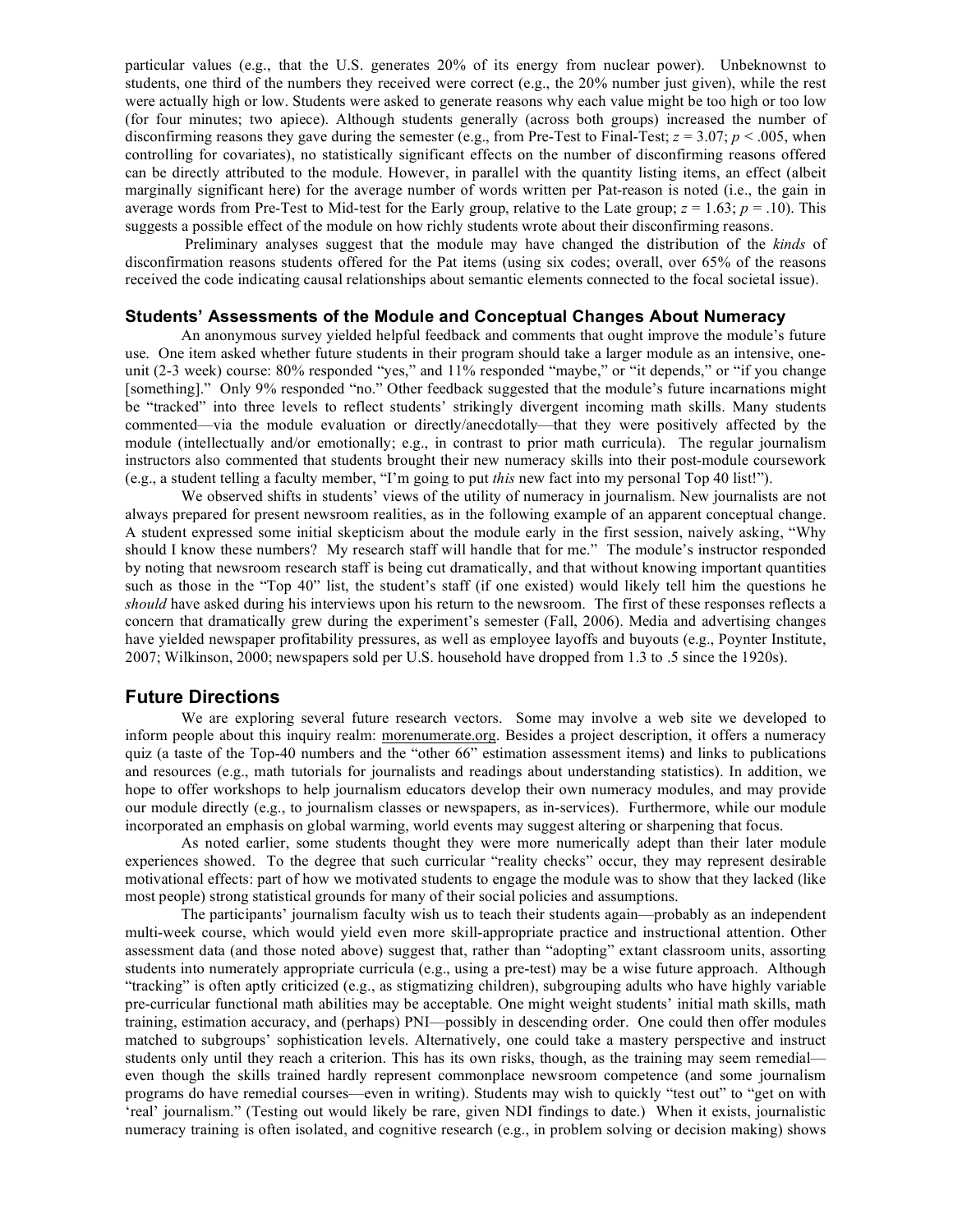that such skills usually result in isolated application. Ideally, journalism education will eventually view numeric and scientific analytic skills as elements that ought to be integrated into an entire program of study.

# **General Discussion and Conclusions**

We believe that our research findings are noteworthy and encouraging—especially (a) students' marked gains in mathematics ability, (b) students' gains in estimation accuracy, (c) most of the results regarding students' changing attitudes about numerical information, and (d) the overall positive view by students and faculty of the module's efficacy and future utility. Furthermore, we have a clearer vision of what the module's next iteration should be (to better produce rich, useful, creative, and memorable journalistic writing)––and of the socio-cultural contexts that may yield even greater success in subsequent manifestations of the curriculum.

Our module subsumed standard and non-standard approaches to journalistic numeracy. Standard ones included, in part, "refresher" elements––basic arithmetic and how to interpret statistics and common economic indicators, etc. Non-standard ones, such as employing the "Top 40" statistics and the Rule of 72, were designed to develop better, dynamic, journalism-relevant, quantitative reasoning skills; we used them due to data showing journalists' lack of deep quantitative knowledge, which leads to widely acknowledged problems regarding overinterpreting or not questioning numerical and statistical data (e.g., Cohn & Cope, 2001; Stamm, Williams, Noel, & Rubin, 2003). Our study replicated past findings with journalists (Maier, 2003), with our participants initially scoring 68% correct on basic computation skills; however, our module improved students' scoring to 81%, which was not diminished nine weeks later. Regarding the module's non-standard numeracy teaching tools, we found some evidence that the journalism students came to elaborate more about numerical information and (albeit a more tenuous effect) to more elaborately question numerical information. Increased elaboration is an early indicator of developing deeper knowledge (e.g., Chi, DeLeeuw, Chiu, & LaVancher, 1994).

Overall, our findings indicate that even a rather short and broadly targeted conceptual numeracy curriculum can yield results that would seem desirable to journalists, their instructors, and the readers that they serve. The data, as well as feedback received from the participants and their regular instructors, suggest that a longer curriculum would be required to reinforce many of the module's elements––particularly regarding how to deploy estimation strategies better (including how to disconfirm, critique, and analyze initial estimation hypotheses better)––and how to integrate one's improving numeracy skills into one's news writing. We hope to implement a multi-week module soon, to help further enhance journalism's use of high-quality information.

Available space allows only the briefest of explications about how the experiment's results help develop NDI theory, but traces of this effort are marbled into this report. We plan to continue to explore the relationships among many of the measures discussed above (e.g., the possible importance of PNI), as well as the lack of such relationships (e.g., among abilities in estimation, exponential growth, and more basic mathematics).

This research venture was borne from the simple yet grand notion that numerical professional development for budding journalists might yield a societal impact that is comparable to professional development for budding teachers. We have not abandoned this hypothesis, and hope that future work can yield significant impact, both directly and indirectly, on journalists and the people they wish to inform. A web site (morenumerate.org) represents a further effort to inform journalists, their educators, and the general public.

In summary, the results of our experiment indicate that our module exhibited general success in meeting the overarching goal of offering improved numerical lenses to postsecondary journalism students. First, students' mathematical skills (both basic and exponential) increased and remained increased. Second, students came to estimate more accurately novel quantities after experiencing the module, compared to control participants. Third, even students' attitudes towards numbers seemed affected by the module (i.e., it apparently influenced their PNI scores). Finally, the students and their journalism faculty saw utility in the module, such that they believed that an incarnation of it should be provided in subsequent years.

# **References**

- Chi, M. T. H., DeLeeuw, N., Chiu, M.-H., & LaVancher, C. (1994). Eliciting self-explanations improves understanding. *Cognitive Science, 18,* 439-477.
- Cohen, S. (2001). *Numbers in the newsroom: Using math and statistics in the news*. Columbia, Mo: Investigative Reporters and Editors, Inc.
- Cohn, V., & Cope, L. (2001). *News & numbers: A guide to reporting statistical claims and controversies in health and related fields* (2nd ed.). Ames, IA: Iowa State Press.
- Curtin, P. A., & Maier, S. R. (2001). Numbers in newsrooms: A qualitative examination of a quantitative change. *Journalism & Mass Communication Quarterly, 78* (4), 720-738.
- Doig, S. (2006). *Math test for journalists*. Investigative Reporters and Editors, Inc. (Accessed 8/30/2006 from http://www.ire.org/education/math\_test.html).
- Garcia de Osuna, J., Ranney, M., & Nelson, J. (2004). Qualitative and quantitative effects of surprise: (Mis)estimates, rationales, and feedback-induced preference changes while considering abortion. In K.